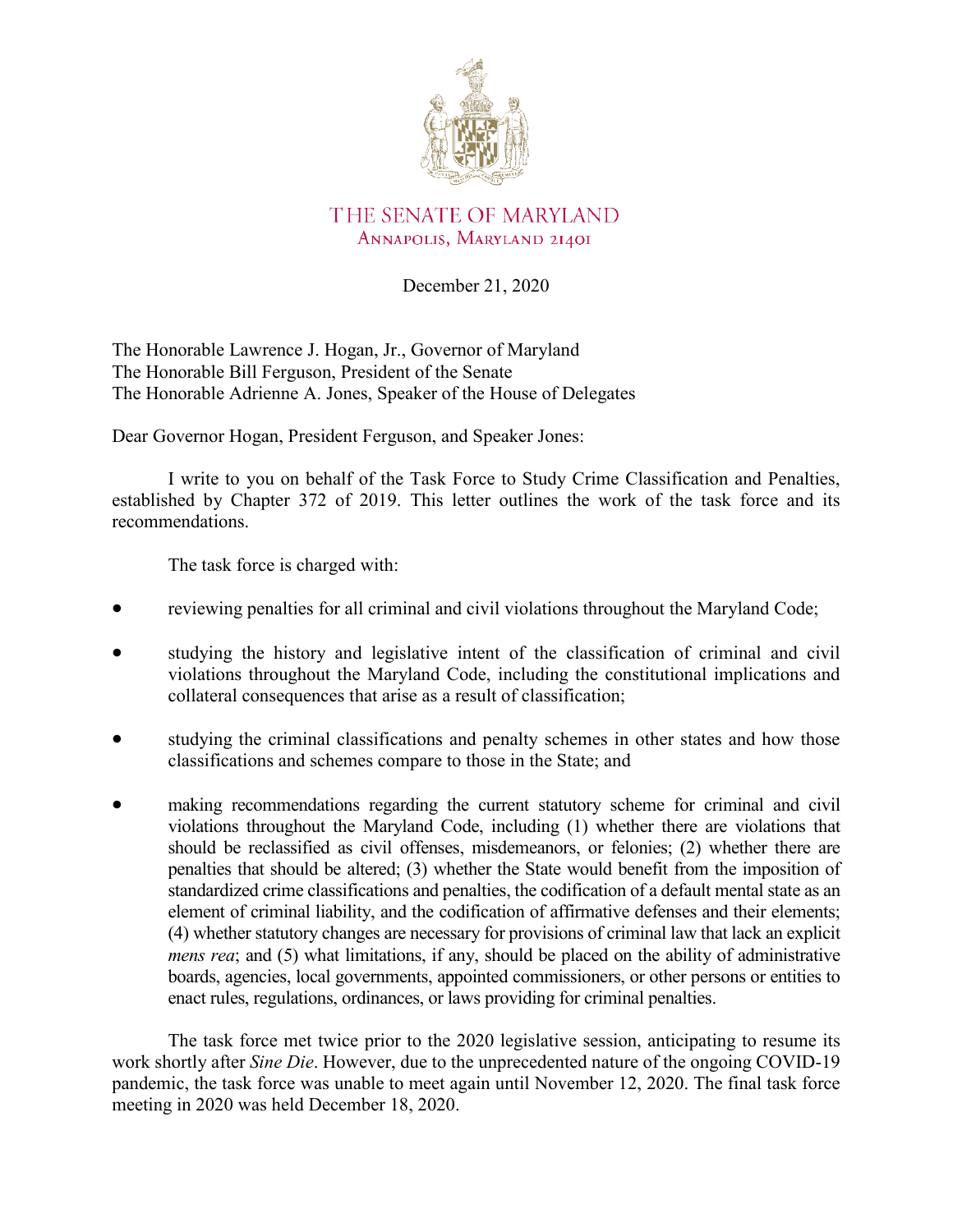December 18, 2020 Page 2

## **October 29, 2019 Meeting**

The task force held its first meeting on October 29, 2019. At the meeting, the task force elected its chair, discussed its duties under Chapter 372, and worked to focus and prioritize its objectives moving forward. The task force identified the following objectives and issues as its initial priority:

- examining the current classifications and penalties for criminal laws in Maryland;
- reviewing the work and findings of past task forces and commissions established by the General Assembly that are relevant to the work of the task force;
- gathering information and resources from other states that have made criminal classification system revisions;
- comparing Maryland's crime classification scheme to crime classification schemes in other states;
- examining the role of administrative boards, agencies, local governments, appointed commissioners, or other persons or entities in enacting rules, regulations, ordinances, or laws with criminal penalties; and
- examining the benefit of a default mental state as an element of criminal liability and whether to make statutory changes to provisions of criminal law that currently lack an explicit *mens rea* requirement.

#### **December 3, 2019 Meeting**

The second meeting of the task force was held on December 3, 2019. At the meeting, Dr. David Soulé, Executive Director of the Maryland State Commission on Criminal Sentencing Policy and task force member, presented a list of criminal offenses and penalties developed by the staff of the commission for the task force's use in performing its work. In addition, David Jaros, Professor at the University of Baltimore School of Law and task force member, provided the task force with a presentation on the activities of the Maryland Commission on Criminal Law which, between 1965 and 1975, undertook and completed many of the same tasks and objectives that the task force is presently assigned to accomplish.

#### **November 12, 2020 Meeting**

The third meeting of the task force was held on November 12, 2020. At the meeting, Professor Jaros presented on the work that he and other task force members have done so far and the work still needed to be done. The task force also heard from Ms. Iman Freeman and Ms. Tara Huffman, representatives from The Peoples Commission to Decriminalize Maryland,